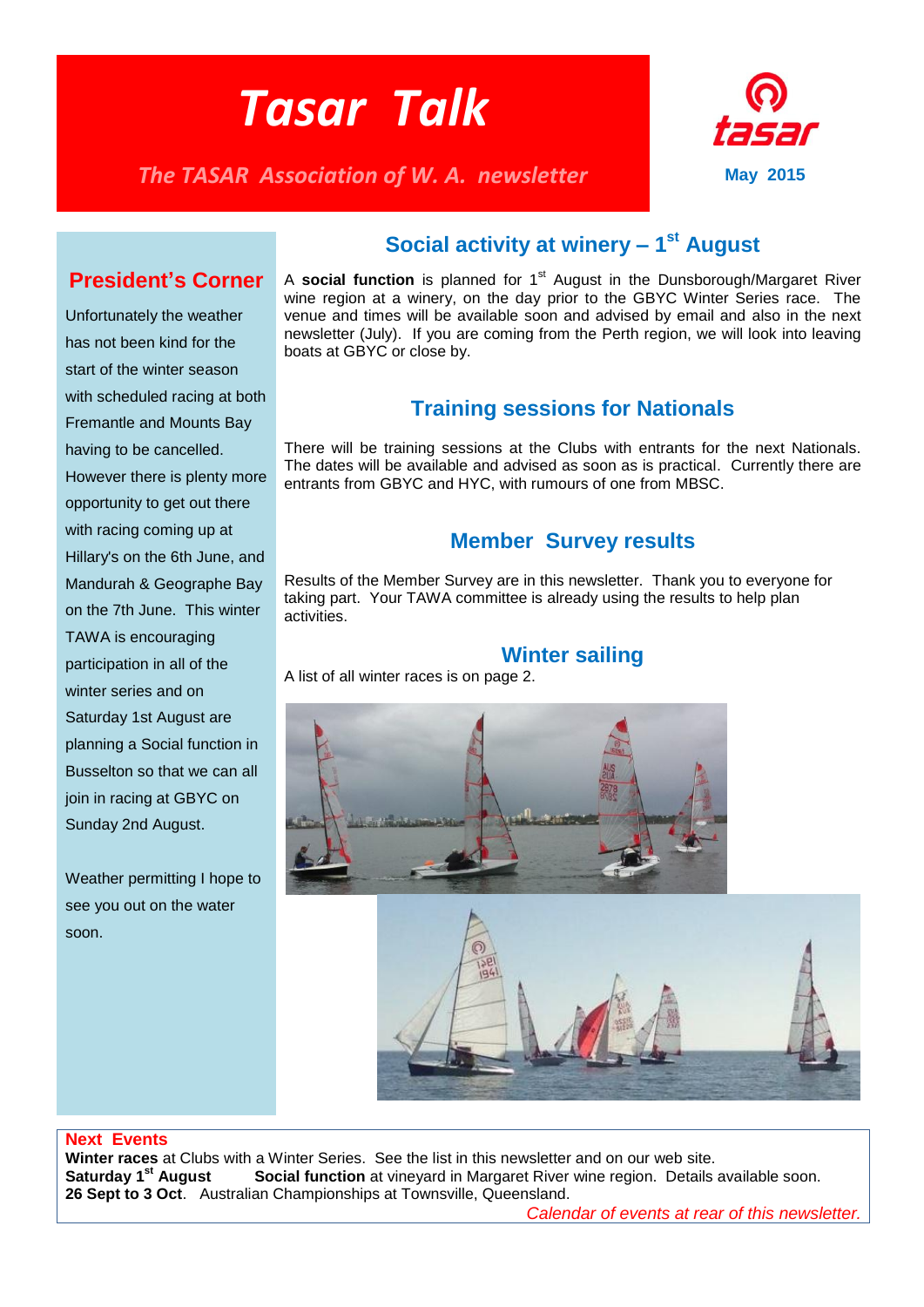# *TASAR TALK May 2015*



## **Winter Series at Tasar Clubs**

All Tasar sailors are welcome to take part in any of the winter series for each Tasar Club as listed below. Training available at MBSC.and HYC. TAWA Training sessions at Clubs with people going to the next Nationals. A **social function** is planned for 1<sup>st</sup> August in the Dunsborough/Margaret River area, on the day prior to the GBYC Winter Series race. Also see our Facebook page for information on these activities.

#### **June 2015**

- 6 Hillarys Y.C. On water training, Briefing 8:45 am, start 9:45 am, 3 races, Presentations.
- 7 Geographe Bay Y.C. Start 10:30 am, Presentations.
- 7 Mandurah O.F.S.C. Start 1 pm, 2 races, Presentations.
- 14 Mounts Bay S.C. Training 11 am, start 2 pm, 3 races, Presentations.
- 20 Hillarys Y.C. On water training, Briefing 8:45 am, start 9:45 am, 3 races, Presentations.

#### **July 2015**

- 4 Hillarys Y.C. On water training, Briefing 8:45 am, start 9:45 am, 3 races, Presentations.
- 5 Geographe Bay Y.C. Start 10:30 am, Presentations.
- 5 Mandurah O.F.S.C. Start 1 pm, 2 races, Presentations.
- 18 Hillarys Y.C. On water training, Briefing 8:45 am, start 9:45 am, 3 races, Presentations.
- 19 Mounts Bay S.C. Training 11 am, start 2 pm, 3 races, Presentations.

## **August 2015**

- 1 Hillarys Y.C. On water training, Briefing 8:45 am, start 9:45 am, 3 races, Presentations.
- 2 Geographe Bay Y.C. Start 10:30 am, Presentations.
- 2 Mandurah O.F.S.C. Start 1 pm, 2 races, Presentations.
- 15 Hillarys Y.C. On water training, Briefing 8:45 am, start 9:45 am, 3 races, Presentations.
- 16 Mounts Bay S.C. Training 11 am, start 2 pm, 3 races, Presentations.

#### **September 2015**

| Date To be advised | Geographe Bay Y.C. Start 10:30 am, Presentations. |                                                     |  |
|--------------------|---------------------------------------------------|-----------------------------------------------------|--|
| 20 Mounts Bay S.C. |                                                   | Training 11 am, start 2 pm, 3 races, Presentations. |  |

## *Club information:*

Hillarys Yacht Club, Northside Drive, Hillarys Geographe Bay Yacht Club, 1 King Street, Busselton Mandurah Offshore Fishing and Sailing Club, Breakwater Parade, Mandurah Mounts Bay Sailing Club, Australia II Drive, Crawley

## **Australian Championships at Townsville, Queensland 26 September to 3 October 2015**

The 43rd Tasar Australian Championships are to be held in Townsville, Queensland from 26<sup>th</sup> September to 3<sup>rd</sup> October 2015. Be a part of the TAWA team at this principal event on the Australian Tasar calendar.

For information on the event, go to the Tasar website <http://tasar.org/major-events/upcoming-events/2015/09/43rd-australian-nationals-townsville,-qld/>

A provider to transport a container to the Townsville nationals has been sourced. Competitor numbers are still being finalised, so if you are interested in heading over to Queensland please contact David Meehan ASAP.

Contact David Meehan email: [davidmeehan101@hotmail.com](mailto:davidmeehan101@hotmail.com) mobile: 0421 765 601

Notes:

- The container can carry the Tasars with launching trolleys and gear. It is expected that the transport time to and from Townsville will take about 1 week each way.
- The packing of boats into the container in Perth will be in one location, yet to be nominated.
- Some of the cost for the container will be subsidised by TAWA, to help ensure maximum participation at this event.
- Some people have already booked their travel and accommodation.
- Team sailing vests are being organised, to help provide a team image. Polo shirts may also be available.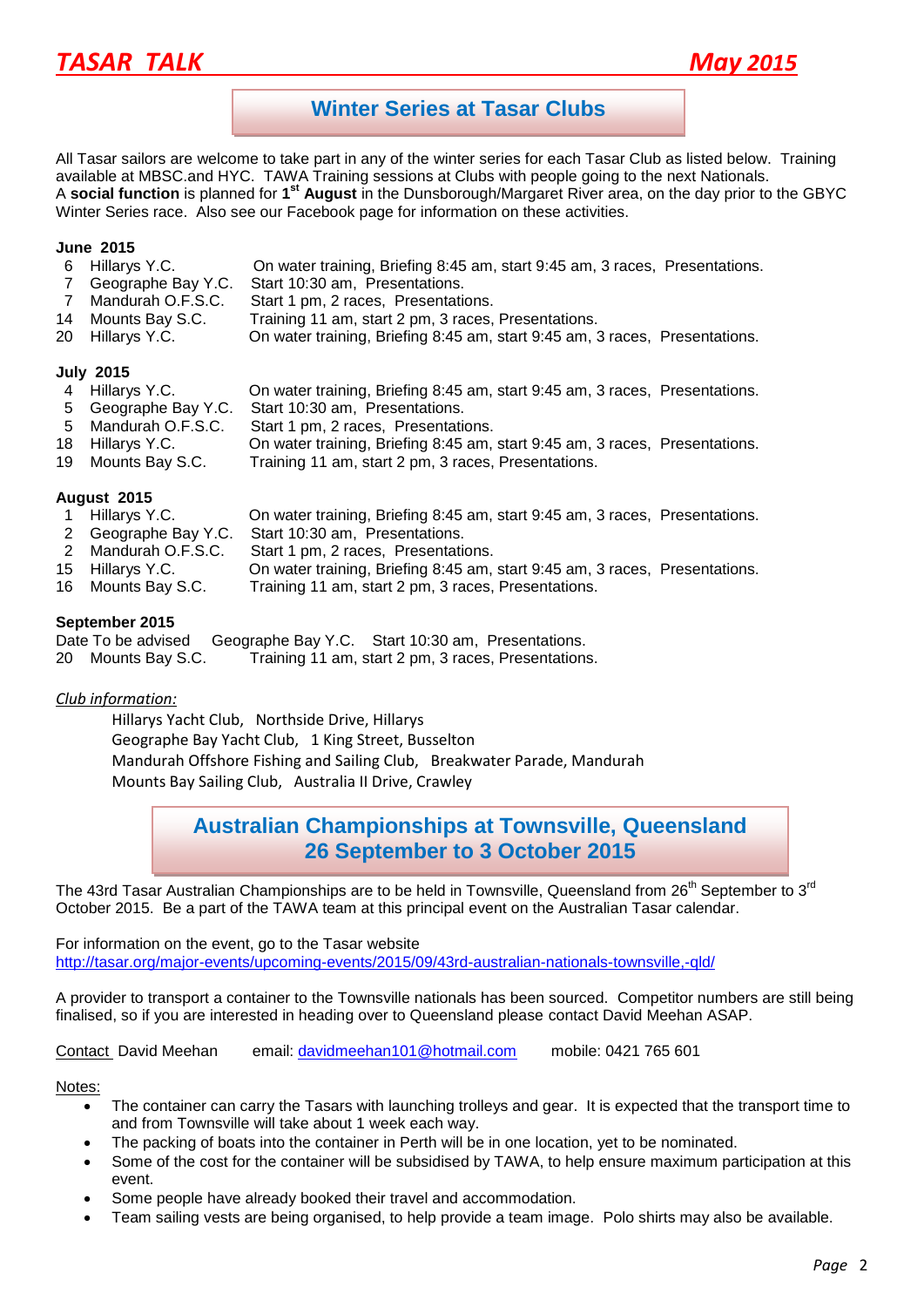



## **Member Survey**

Below are the results of the recent Member Survey. The results will be used to help TAWA organise sailing and events that reflect what the majority of Tasar sailors prefer. Thank you to everyone for taking part in it and also thank you to David Meehan for organising it and compiling the results. The results show the responses with the majority responses.

Question 1.

**What length of race do you prefer? 40 minutes**

Question 2.

**What type of courses do you prefer? Triangle, Sausage, Triangle.**

Question 3.

**How much travelling are you willing to do away from your home club in a season? 4 or 5 sails to participate in a Travellers series held at Tasar clubs.**

Question 4.

**How many social functions should TAWA put on annually? Two**

Question 5.

**Would you participate in major regattas like Sail Fremantle, MOFSC Easter Regatta, RPYC Mini series, RFBYC International Series Regatta? Yes**

Question 6.

What frequency would you like to see the Tasar Talk? **Bi-monthly** 

Question 7.

**How would you like your State Titles run? Over two separate weekends and separate clubs.**

Question 8. **Would you like to participate in a Tasar specific coaching clinic once or twice a year? Yes**

Question 9.

**Do you plan to sail a winter series (if yes please note the club in the comments box)? (16 people said) Yes, at various clubs.**

Question 10.

**Rank the following activities in order of your preference as to what you would like TAWA to assist in organising.**

Preferences as follows;

- **1) On water coaching**
- **2) Regatta events**
- **3) Series racing over one weekend**
- **4) Sail training workshops**
- **5) Social activities**
- **6) Family orientated events**
- **7) Informal mid week racing**

-------------------- -----------------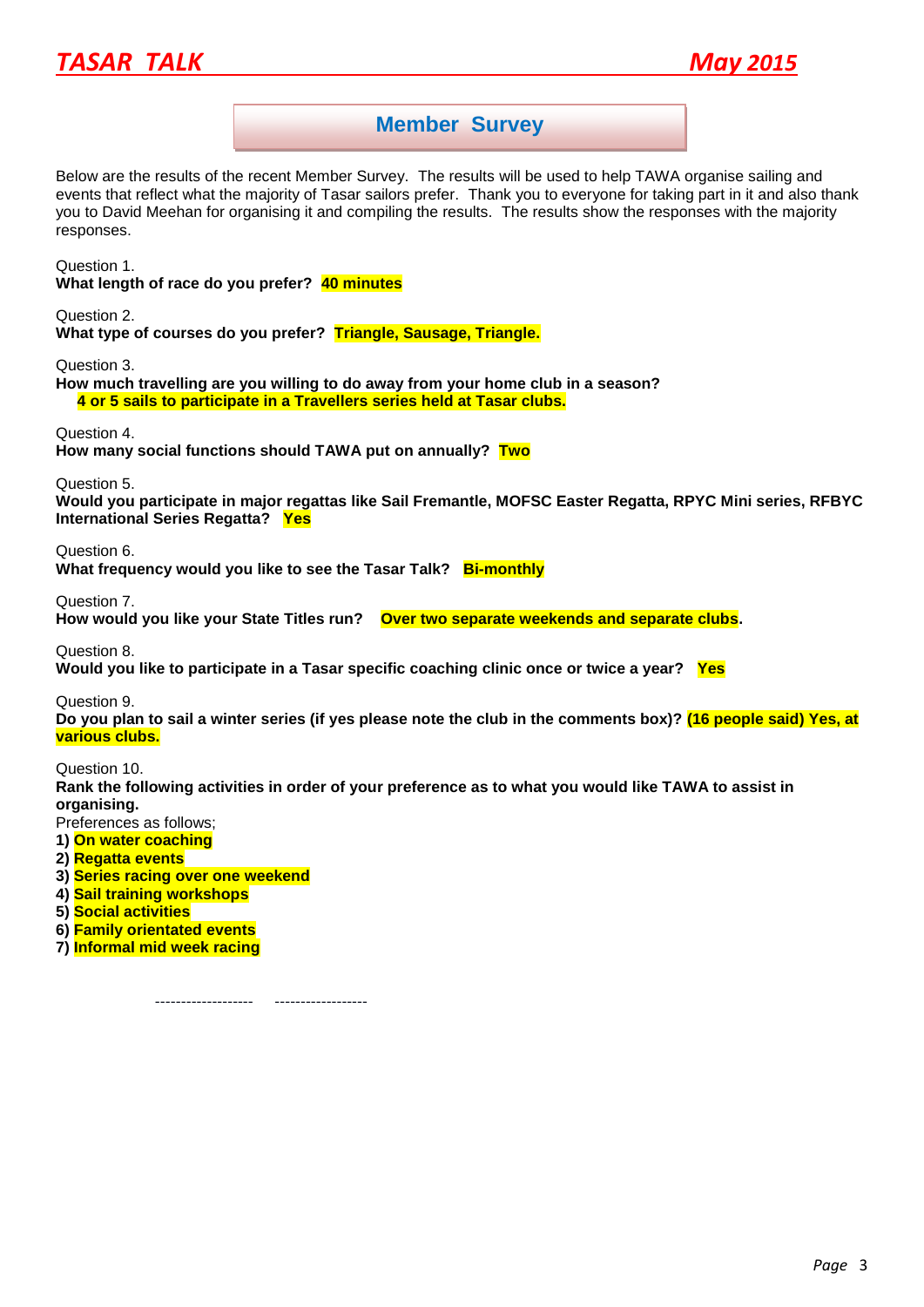# *TASAR TALK May 2015*

## **Club Reports**

*Note that there are also Club items and events on our Facebook page and web site*.

## **. Royal Perth Yacht Club .**

Our end of season party night on Friday 1st May was lots of fun with many of us dressing up in disco costumes & dancing the night away. Many awards were presented over the course of the night so congratulations to all. Moreover the major trophies were won by:

Kate, Roger & Geoff - Club Champion Lloyd & Fiona - Most Fastest Times Phil & James - Consistency.

Kate.

## **. Hillarys Yacht Club .**

There has been no Club racing since the last newsletter, but we have taken some prospective Tasar sailors for a test sail with positive results. The Club is obtaining a Tasar for use as a training boat, so these new people will make use of it.

Three of our Tasar crews took part in the HYC team at the State Womens Keelboat championships on 16th May which was conducted from South of Perth Yacht Club in cold, wet and stormy conditions when a cold front crossed the area for most of the races. They handled the tough conditions well, and after thawing out were all smiles.

Our Presentation evening is at the end of this month, so we look forward to celebrating en enjoyable year.

All Tasar sailors are welcome to take part in any or all of the HYC Winter Series which start on Saturday 6 June. Briefing at 8:45 am for a 9:45 am start. 3 races. Canteen open for hot food afterwards.

Greg.



## **. Geographe Bay Yacht Club .**

GBYC will have their Presentation Night on  $23^{\text{rd}}$  May ( see Club web site). So we will have the official results afterwards. Although a safe bet would be for Dean & Zoe on Straightjacket to take out the club Champ with a solid & consistent performance all year.

I think it's fair to say on behalf of all our regular competitors here at GBYC that we've all had an enjoyable season. We have all improved our skills and improved together as a class. There has been great support from metro in particular Brendon Green in promoting the class and just helping us out throughout the year.

The Worlds were a great experience and extremely well run regatta and the WA contingent certainly held their own.

We are certainly looking forward to next season, hopefully with a few more regulars.

Also our winter series is programmed to kick off on Sunday June 7<sup>th</sup>.

Anton.

## **. Mounts Bay Sailing Club .**

Wild weather cancelled the start of the Tasar winter series at Mounts Bay today (17 May). We still managed our off water training sessions. Thanks to Brendon and David for their presentations. Great turn out with 4 MBSC boats and 2 visitors boats.